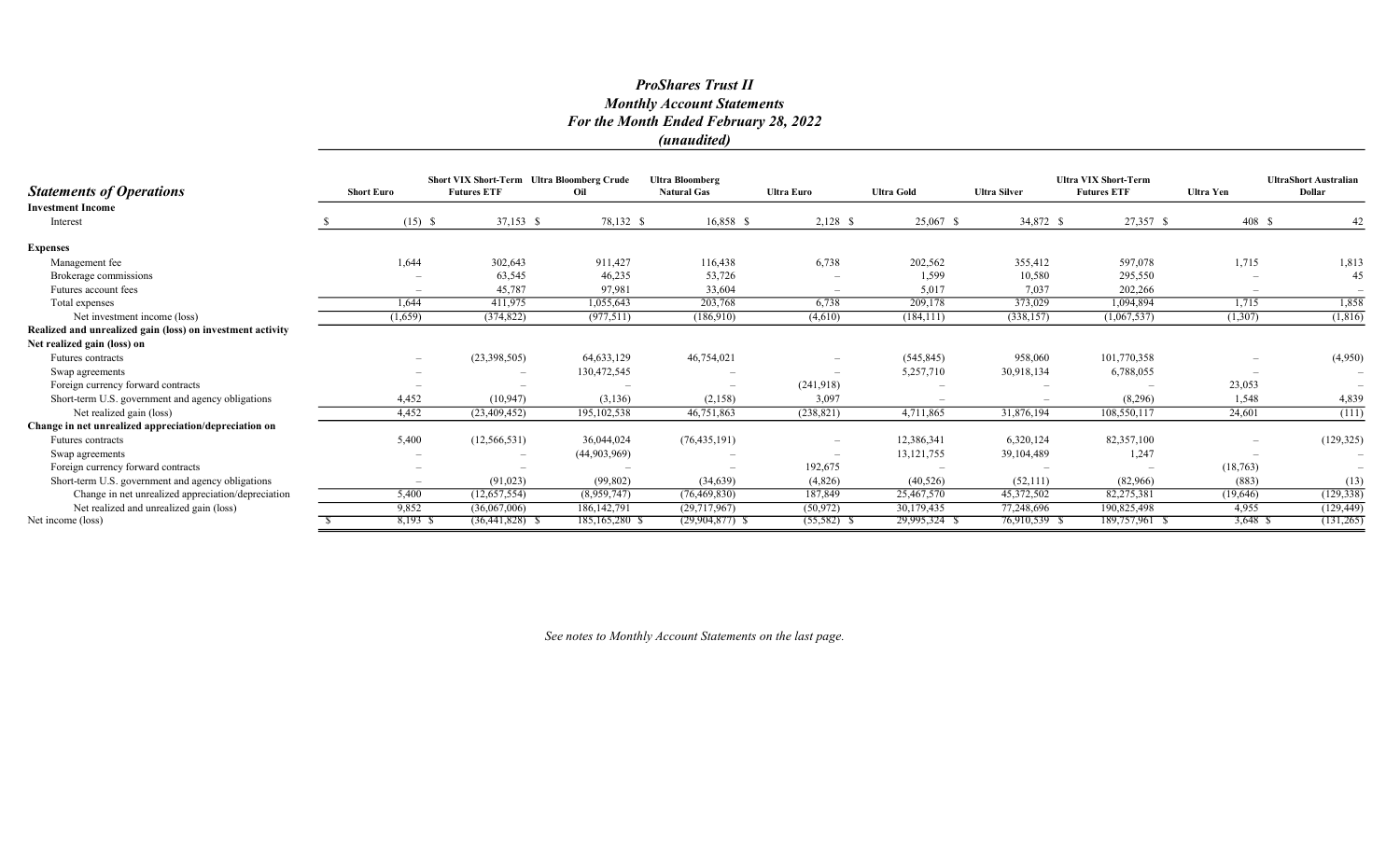| <b>Statements of Operations</b>                            | <b>UltraShort Bloomberg</b><br><b>Crude Oil</b> | <b>UltraShort Bloomberg</b><br><b>Natural Gas</b> | <b>UltraShort Euro</b> | <b>UltraShort Gold</b> | <b>UltraShort Silver</b> | <b>UltraShort Yen</b>    | <b>VIX Mid-Term Futures</b><br><b>ETF</b> | <b>VIX Short-Term</b><br><b>Futures ETF</b> |
|------------------------------------------------------------|-------------------------------------------------|---------------------------------------------------|------------------------|------------------------|--------------------------|--------------------------|-------------------------------------------|---------------------------------------------|
| <b>Investment Income</b><br>Interest                       | $17,494$ \$                                     | 33,225 \$                                         | $4,907$ \$             | $3,545$ \$             | $3,893$ \$               | $3,607$ \$               | 7,007 \$                                  | 24,888                                      |
| <b>Expenses</b>                                            |                                                 |                                                   |                        |                        |                          |                          |                                           |                                             |
| Management fee                                             | 118,952                                         | 178,231                                           | 36,022                 | 20,170                 | 18,799                   | 18,165                   | 60.645                                    | 217,516                                     |
| Brokerage commissions                                      | 14,546                                          | 120,646                                           |                        | 558                    | 1,614                    |                          | 1,657                                     | 22,165                                      |
| Futures account fees                                       | 4,512                                           | 33,981                                            |                        | 480                    | 1,106                    | $\overline{\phantom{a}}$ | 10,157                                    | 63,464                                      |
| Total expenses                                             | 138,010                                         | 332,858                                           | 36,022                 | 21,208                 | 21.519                   | 18,165                   | 72,459                                    | 303,145                                     |
| Net investment income (loss)                               | (120, 516)                                      | (299, 633)                                        | (31, 115)              | (17,663)               | (17,626)                 | (14, 558)                | (65, 452)                                 | (278, 257)                                  |
| Realized and unrealized gain (loss) on investment activity |                                                 |                                                   |                        |                        |                          |                          |                                           |                                             |
| Net realized gain (loss) on                                |                                                 |                                                   |                        |                        |                          |                          |                                           |                                             |
| Futures contracts                                          | (20,983,846)                                    | (3,952,395)                                       |                        | (599,082)              | 210,337                  |                          | 658,286                                   | 26,516,365                                  |
| Swap agreements                                            |                                                 |                                                   |                        | (612, 488)             | (2,075,405)              |                          |                                           |                                             |
| Foreign currency forward contracts                         |                                                 |                                                   | 1,111,374              |                        |                          | (261,002)                |                                           |                                             |
| Short-term U.S. government and agency obligations          |                                                 | (36, 139)                                         | 210,974                |                        | 47                       | 102,971                  | (336)                                     | 57                                          |
| Net realized gain (loss)                                   | (20,983,846)                                    | (3,988,534)                                       | 1,322,348              | (1,211,566)            | (1,865,021)              | (158, 031)               | 657,950                                   | 26,516,422                                  |
| Change in net unrealized appreciation/depreciation on      |                                                 |                                                   |                        |                        |                          |                          |                                           |                                             |
| Futures contracts                                          | (4,985,908)                                     | 64,356,984                                        |                        | (582, 045)             | (1,531,046)              |                          | 4,084,775                                 | 14,848,594                                  |
| Swap agreements                                            |                                                 |                                                   |                        | (1,488,543)            | (1,295,830)              |                          |                                           |                                             |
| Foreign currency forward contracts                         |                                                 |                                                   | (925,061)              |                        |                          | 189,694                  |                                           |                                             |
| Short-term U.S. government and agency obligations          | (36, 193)                                       | (16,033)                                          | (14,718)               | (9,513)                | (8,509)                  | (7, 406)                 | (22,605)                                  | (48, 114)                                   |
| Change in net unrealized appreciation/depreciation         | (5,022,101)                                     | 64,340,951                                        | (939, 779)             | (2,080,101)            | (2,835,385)              | 182,288                  | 4,062,170                                 | 14,800,480                                  |
| Net realized and unrealized gain (loss)                    | (26,005,947)                                    | 60,352,417                                        | 382,569                | (3,291,667)            | (4,700,406)              | 24,257                   | 4,720,120                                 | 41,316,902                                  |
| Net income (loss)                                          | $(26, 126, 463)$ \$                             | $60,052,784$ \$                                   | $351,454$ \$           | $(3,309,330)$ \$       | $(4,718,032)$ \$         | 9,699                    | 4,654,668 \$                              | 41,038,645                                  |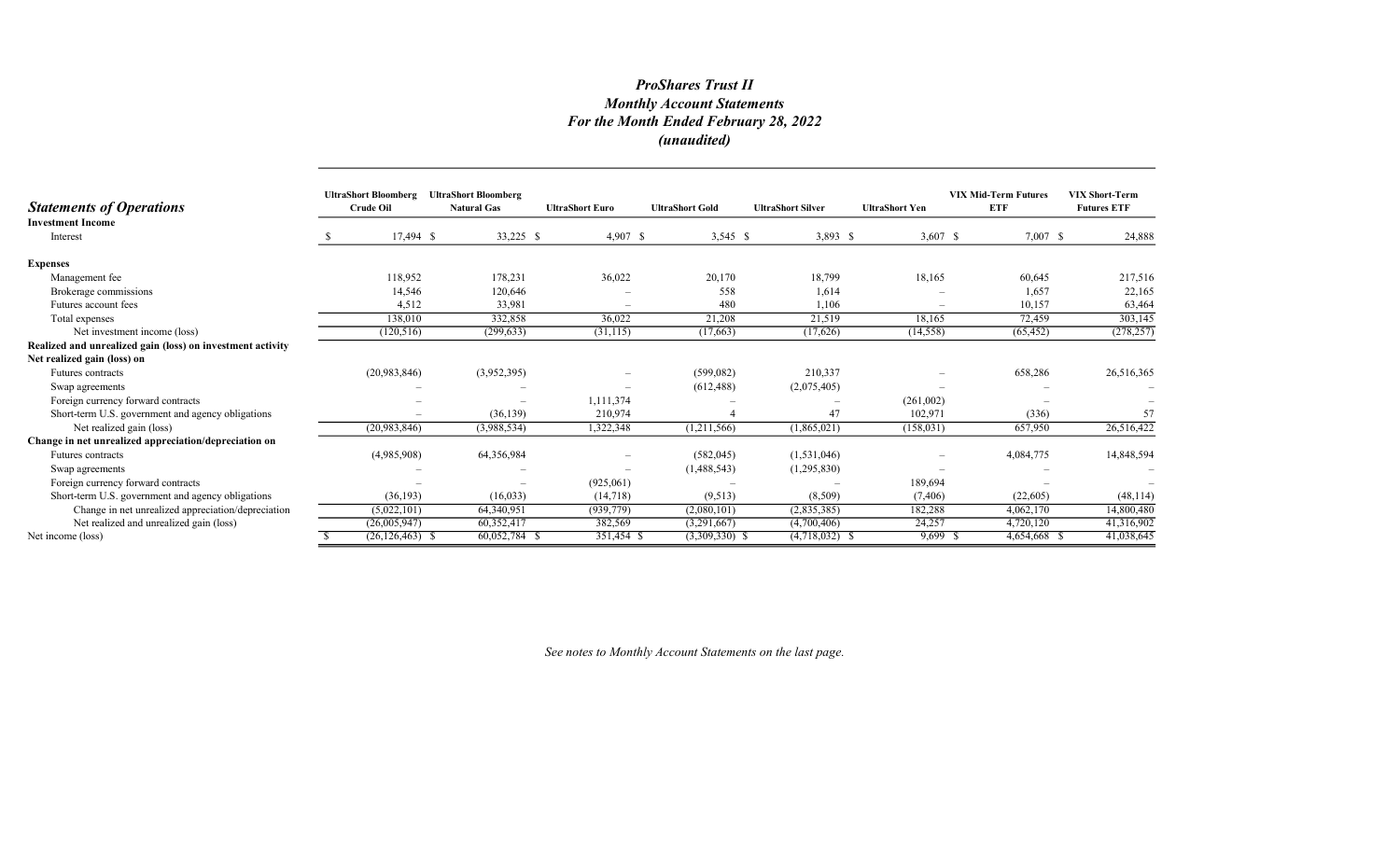| <b>Statements of Changes in Shareholders'</b>      |                          | <b>Short VIX Short-Term</b> Ultra Bloomberg Crude |                          | <b>Ultra Bloomberg</b> |                          |                   |                     | <b>Ultra VIX Short-Term</b> | <b>UltraShort Australian</b> |            |
|----------------------------------------------------|--------------------------|---------------------------------------------------|--------------------------|------------------------|--------------------------|-------------------|---------------------|-----------------------------|------------------------------|------------|
| <b>Equity</b>                                      | <b>Short Euro</b>        | <b>Futures ETF</b>                                | Oil                      | <b>Natural Gas</b>     | Ultra Euro               | <b>Ultra Gold</b> | <b>Ultra Silver</b> | <b>Futures ETF</b>          | Ultra Yen                    | Dollar     |
| Shareholders' equity, at January 31, 2022          | 2,273,322 \$             | 429,238,240 \$                                    | 1,219,060,336 \$         | 202,071,322 \$         | 9,068,011 \$             | 263,418,028 \$    | 445,300,335 \$      | 554,729,081 \$              | 2,358,704 \$                 | 2,545,391  |
| Addition of shares                                 |                          | 25,487,990                                        | $\overline{\phantom{0}}$ | 54,702,111             | $\overline{\phantom{0}}$ | 13,023,267        | 8,931,678           | 367,788,623                 |                              |            |
| Redemption of shares                               |                          | (11,219,493)                                      | (105, 537, 945)          | (66, 186, 538)         |                          | (5,816,007)       | (19,644,874)        | (260, 054, 389)             |                              |            |
| Net addition (redemption) of shares                |                          | 14,268,497                                        | (105, 537, 945)          | (11, 484, 427)         |                          | 7,207,260         | (10,713,196)        | 107,734,234                 |                              |            |
| Net investment income (loss)                       | (1,659)                  | (374, 822)                                        | (977, 511)               | (186,910)              | (4,610)                  | (184, 111)        | (338, 157)          | (1,067,537)                 | (1,307)                      | (1,816)    |
| Net realized gain (loss)                           | 4,452                    | (23, 409, 452)                                    | 195, 102, 538            | 46,751,863             | (238, 821)               | 4,711,865         | 31,876,194          | 108,550,117                 | 24,601                       | (111)      |
| Change in net unrealized appreciation/depreciation | 5,400                    | (12,657,554)                                      | (8,959,747)              | (76, 469, 830)         | 187,849                  | 25,467,570        | 45,372,502          | 82,275,381                  | (19,646)                     | (129, 338) |
| Net income (loss)                                  | 8,193                    | (36, 441, 828)                                    | 185,165,280              | (29,904,877)           | (55, 582)                | 29,995,324        | 76,910,539          | 189,757,961                 | 3,648                        | (131,265)  |
| Shareholders' equity, at February 28, 2022         | 2,281,515 \$             | 407,064,909 \$                                    | 1,298,687,671 \$         | 160,682,018 \$         | 9,012,429 \$             | 300,620,612 \$    | 511,497,678 \$      | 852,221,276 \$              | 2,362,352 \$                 | 2,414,126  |
| Net asset value per share *                        | $45.63$ \$               | 51.30 \$                                          | $129.08$ \$              | 35.41 \$               | 12.87 \$                 | 63.96 \$          | $37.21$ \$          | $17.53$ \$                  | 47.28 \$                     | 48.28      |
| <b>Share transaction</b>                           |                          |                                                   |                          |                        |                          |                   |                     |                             |                              |            |
| Shares added                                       |                          | 500,000                                           |                          | 1,600,000              | $\overline{\phantom{0}}$ | 200,000           | 250,000             | 27,800,000                  |                              |            |
| Shares redeemed                                    | $\overline{\phantom{a}}$ | (200,000)                                         | (850,000)                | (1,450,000)            |                          | (100,000)         | (550,000)           | (15,650,000)                |                              |            |
| Net shares added (redeemed)                        |                          | 300,000                                           | (850,000)                | 150,000                |                          | 100,000           | (300,000)           | 12,150,000                  |                              |            |

\* Represents value of total shareholders' equity divided by total shares outstanding at the month end.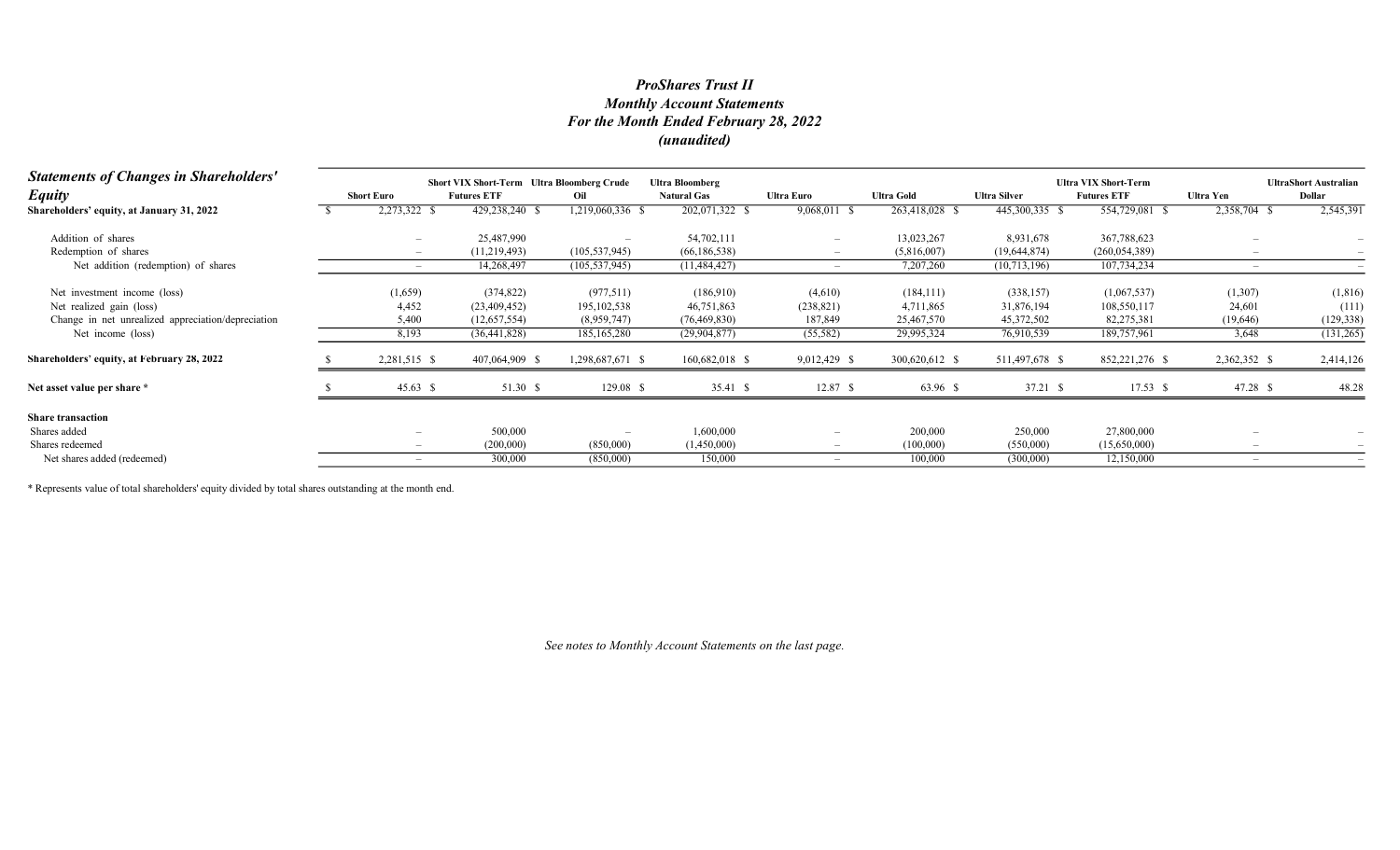| <b>Statements of Changes in Shareholders'</b><br><b>Equity</b> | <b>UltraShort Bloomberg</b><br><b>Crude Oil</b> | <b>UltraShort Bloomberg</b><br><b>Natural Gas</b> | <b>UltraShort Euro</b>          | <b>UltraShort Gold</b> | <b>UltraShort Silver</b> | <b>UltraShort Yen</b> | <b>VIX Mid-Term Futures</b><br><b>ETF</b>     | <b>VIX Short-Term</b><br><b>Futures ETF</b> |
|----------------------------------------------------------------|-------------------------------------------------|---------------------------------------------------|---------------------------------|------------------------|--------------------------|-----------------------|-----------------------------------------------|---------------------------------------------|
| Shareholders' equity, at January 31, 2022                      | 137,883,320 \$                                  | 195,760,092 \$                                    | 50,250,420 \$                   | 30,973,582 \$          | 35,182,360 \$            | 24,792,515 \$         | 91,179,819 \$                                 | 335,106,844                                 |
| Addition of shares                                             | 76,518,496                                      | 156,460,574                                       |                                 | 4,427,115              | 2,484,809                |                       | 752,012<br>$\overline{\phantom{0}}$           | 10,200,970                                  |
| Redemption of shares                                           |                                                 | (188, 464, 118)                                   |                                 | (3,110,322)            | (10,611,380)             |                       | $\qquad \qquad$                               | (39, 109, 983)                              |
| Net addition (redemption) of shares                            | 76,518,496                                      | (32,003,544)                                      | $\hspace{0.1mm}-\hspace{0.1mm}$ | 1,316,793              | (8, 126, 571)            |                       | 752,012<br>$\qquad \qquad -$                  | (28,909,013)                                |
| Net investment income (loss)                                   | (120, 516)                                      | (299, 633)                                        | (31, 115)                       | (17,663)               | (17,626)                 | (14, 558)             | (65, 452)                                     | (278, 257)                                  |
| Net realized gain (loss)                                       | (20,983,846)                                    | (3,988,534)                                       | 1,322,348                       | (1,211,566)            | (1,865,021)              | (158, 031)            | 657,950                                       | 26,516,422                                  |
| Change in net unrealized appreciation/depreciation             | (5,022,101)                                     | 64,340,951                                        | (939, 779)                      | (2,080,101)            | (2,835,385)              | 182,288               | 4,062,170                                     | 14,800,480                                  |
| Net income (loss)                                              | (26, 126, 463)                                  | 60,052,784                                        | 351,454                         | (3,309,330)            | (4,718,032)              | 9,699                 | 4,654,668                                     | 41,038,645                                  |
| Shareholders' equity, at February 28, 2022                     | 188,275,353 \$                                  | 223,809,332 \$                                    | 50,601,874 \$                   | 28,981,045 \$          | 22,337,757 \$            | 24,802,214 \$         | 96,586,499 \$                                 | 347,236,476                                 |
| Net asset value per share *                                    | $8.23$ \$                                       | 28.79 \$                                          | $26.63$ \$                      | 29.07 S                |                          | 23.73 \$<br>82.87 \$  | 32.06 $\sqrt{ }$                              | 19.61                                       |
| <b>Share transaction</b>                                       |                                                 |                                                   |                                 |                        |                          |                       |                                               |                                             |
| Shares added                                                   | 8,700,000                                       | 6,900,000                                         | $\overline{\phantom{a}}$        | 150,000                | 100,000                  |                       | 25,000<br>$\overline{\phantom{0}}$            | 650,000                                     |
| Shares redeemed                                                |                                                 | (5,900,000)                                       | $\overline{\phantom{a}}$        | (100,000)              | (400,000)                |                       | $\qquad \qquad -$<br>$\overline{\phantom{a}}$ | (2,100,000)                                 |
| Net shares added (redeemed)                                    | 8,700,000                                       | 1,000,000                                         | $\overline{\phantom{a}}$        | 50,000                 | (300,000)                |                       | 25,000                                        | (1,450,000)                                 |

\* Represents value of total shareholders' equity divided by total shares outstanding at the month end.